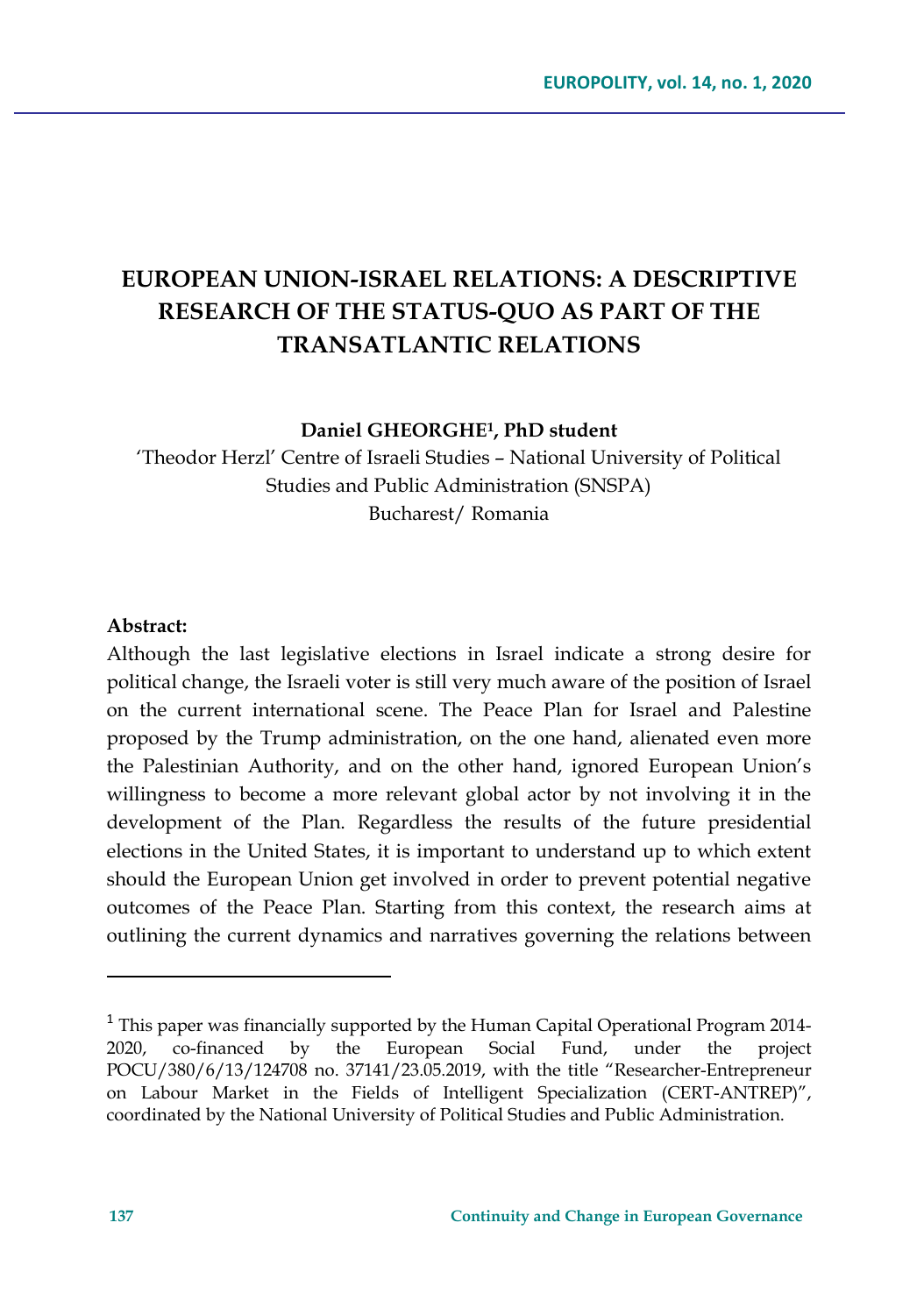the European Union, as a global actor, and Israel, as a regional actor in the Middle East, including here the global implications of the events in this region.

**Keywords**: European Union; Israel; Middle East; Trump administration; Two-State Solution; United States.

## **1.INTRODUCTION**

The relations between the European Union and Israel in the current global context continue to be conundrum for whoever tries to approach in an isolated manner. The history of the State of Israel indicates an already existing habit of the Israeli leaders to discuss a specific issue with the actor they considered the most relevant for the topic, in spite of any traditional partnership with any other country. For this reason, the relations of Israel with different relevant global or regional actors are better understood in the political context of the Middle East. Of course, one should keep an eye on Israel's domestic politics and the relationship with its traditional partner, the United States of America. However, no matter how much the Netanyahu government tried to dodge the contact with the European Union, this relationship stays relevant, and it seems to become more relevant for a post-Netanyahu leadership.

This research aims at delivering a clear understanding of the interactions between the narratives of the United States and the European Union regarding Israel during the Obama and Trump administrations (2009-2020). Additonally, the research comparatively looks at the period of the two administrations with the second term of Netanyahu as Prime-Minister. By having them compared it would be possible to emphasize a few significant aspects for future researches. The first such aspect is the (in)compatibility of the narratives of the two U.S. administrations with those of Netanyahu government. The second aspect is represented by the different approach of the two administrations in respect to topics like the Iran Nuclear Deal and the Two-State Solution, which are crucial for the research of the relations with Israel. The third aspect is the narrative of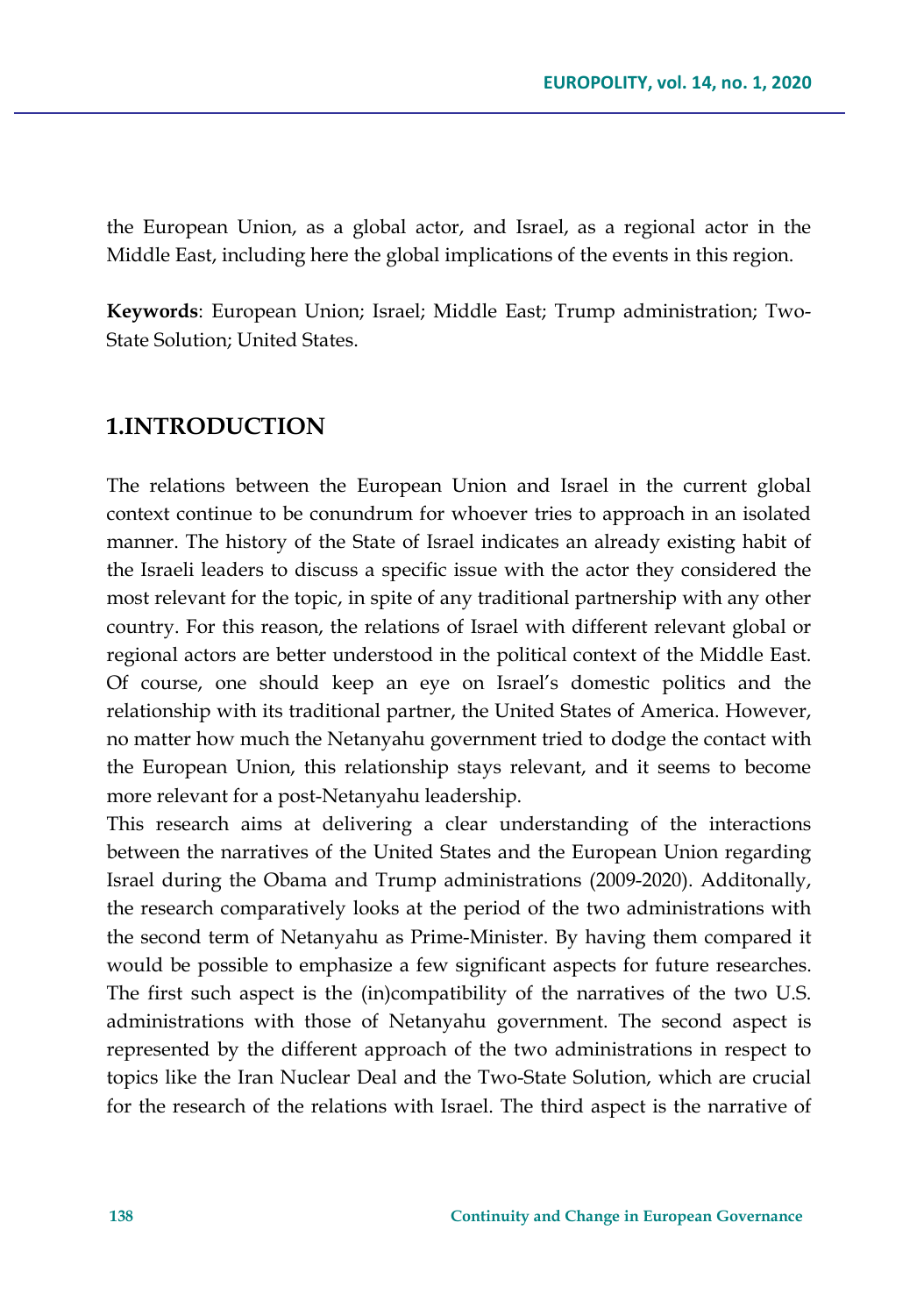European Union as a global actor, and the position of this narrative in the interactions between the U.S. and Israel since 2009.

Thus, the research begins with a short description of the political situation in Israel at the moment of writing this article, and continues with identifying the elements behind the domestic political narrative in Israel. Most of these elements gravitate around the 'messianic aura' surrounding Netanyahu's efforts of pursuing the national security of Israel. The political crisis following the 2019 legislative elections in Israel that led to the creation of a coalition government is in many aspects the result of the increasing influence of Netanyahu during his second term as a Prime-Minister and, of course, of the inability of the opposition parties to counteract this expanding influence. While the aim of this research is not to measure this influence, by approaching the narrative of Netanyahu government it will be possible to examine this influence.

The second part of the paper will bring into discussion the relations between the EU and Israel as integrative part of the trialogue European Union – Israel – United States. Rather than approaching historically this relationship, this segment of the research aims at identifying the EU's position in relation to Israel during Netanyahu's second term. The paper shows here that the EU succeeded in co-teaming the United States during the Obama administration in issues like the Iran Nuclear Deal, while the steps taken by the Trump administration regarding Israel have a low level of compatibility with the EU's approach.

The final part of the research brings into discussion the change of U.S.' narrative regarding Israel during the two administrations. The main reason for this is to deliver a clearer understanding of the approach of the Netanyahu government towards the security of Israel, as well the Iran Nuclear Deal and the situation of the Occupied Territories. The relevance of this clarification lies in understanding the historical place and impact of the Netanyahu's government policies in Israel.

### **2.THEORETHICAL FRAMEWORK**

Given the fact that the interactions between the EU-Israel-U.S. play an instrumental role in this research, the analysis will be based on the state-as-actor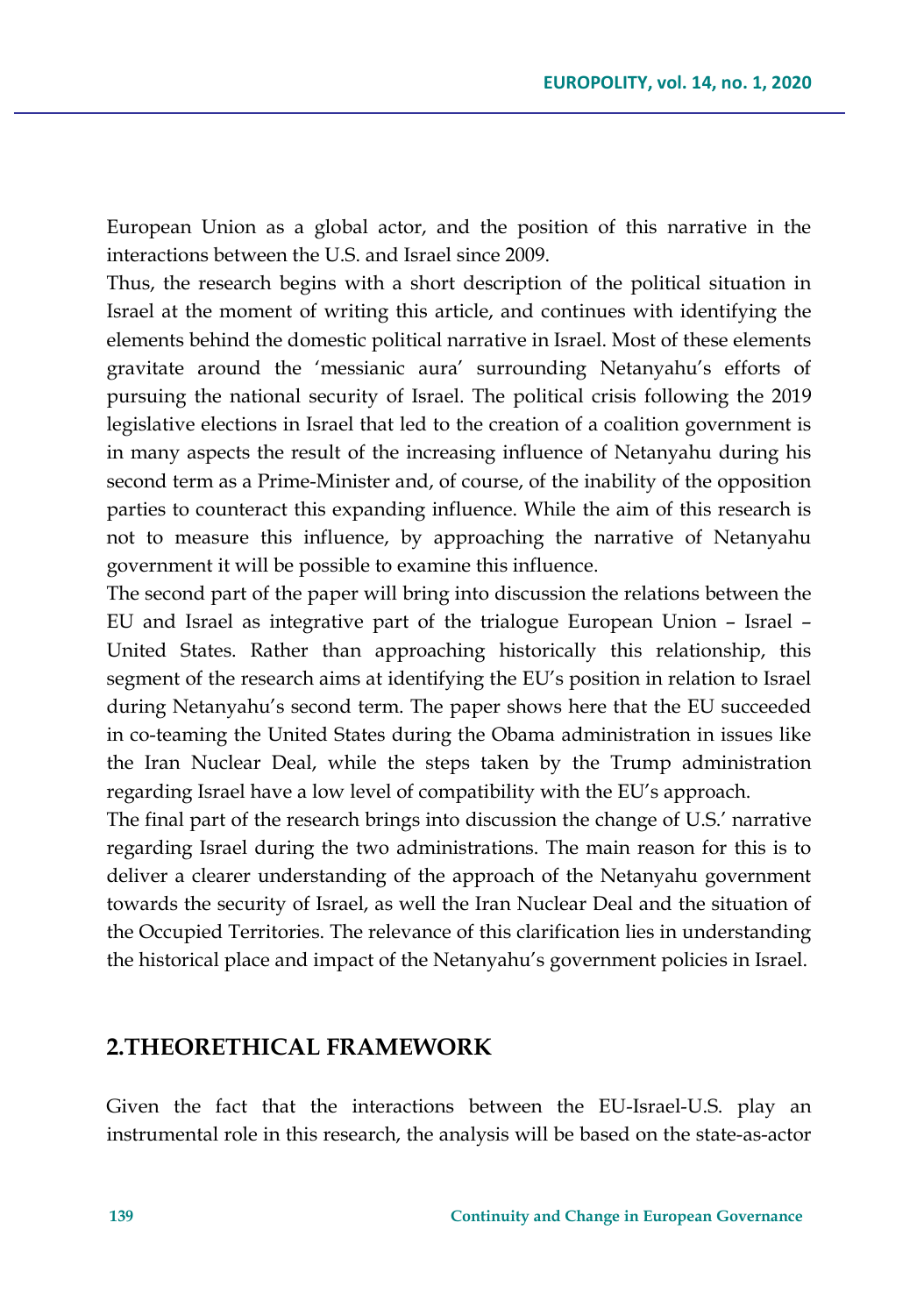approach rather than focusing 'on the structure of the international system as a cause of state behavior' (Smith 2001, 38). The approach (Kiely 2017, 4) supports the post-structuralist idea that the U.S. foreign policy, for instance, can be interpreted 'based on constructed national interests, and on the articulation and interpellation of representations of international politics' and that 'these representations of international politics are structured by identity discourses which set the orientation and limits of possible policy decisions'. According to (Larsen 2004, 64),

*'interests and derived policies are shaped with a particular framework of meaning and are not exogenously given. Actors do not have preferences and interests that are external to their understanding of the social world and their own identity and place therein'*

Essentially, the social-constructivst approach provides a more precise framework of analysis for foreign policy based on the 'actorness' of the states. In comparison to Neoliberalist or Neorealist authors like Arie Krampf or John Mearsheimer, who approached topics related to Israel or Israel's foreign relations through their specific frameworks of analysis, the newer socialconstructivist approach aims at a more comprehensive analysis. In respect to EU's contribution to different policy areas, (Larsen 2002, 39) argues that 'actorness of a particular social unit is not an essentialist category that is given by certain objective material elements. Rather, the grouping achieves its actorness as a result of its members and its surroundings articulating this grouping as an actor in a particular social field'. Thus, this theoretical approach allows an independent research of a specific involvement of the EU (or any other actor) in a certain issue related to foreign policy. In the specific case of EU-Israel relations, the social constructivist approach allows, for instance, a research of EU's involvement in the Israel-Palestine conflict regardless the relations between EU and any other actor involved in the dialogue surrounding the conflict. Moreover, since the social constructivism is associated with the analysis of discourse (not in the sense so speech, talk), it allows also an analysis of the narratives behind different policies. In this context, the framework of analysis is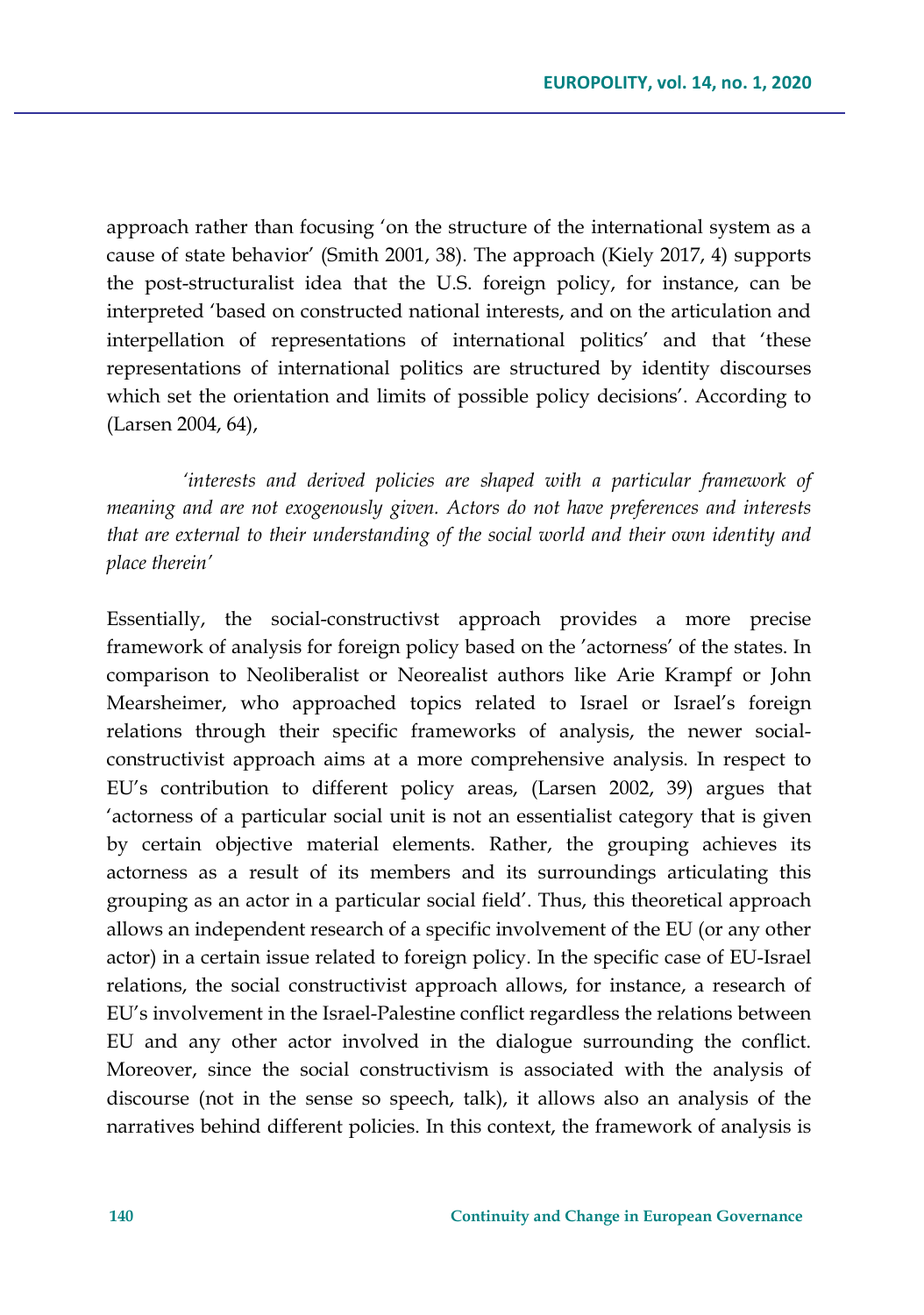determined by the social constructivism striving 'at making claims about ideas 'inside actors' heads whereas discourse analysis aims to capture the ideational by analyzing the construction of discourse as it plays out in-between set of actors' (Lynggaard 2019, 5). The definition of discourse analysis to be followed in this research is the one proposed by (Lynggaard 2019, 2) as 'a specific ensemble of ideas, concepts, and categorization that are produced, reproduced and transformed in a particular set of practices and through which meaning is given to physical and social realities'

This research is built on the larger background provided the discussion around state identity or, rather, what is perceived as identity through the lenses of the political narratives. Therefore, this aspect is easily identifiable, for instance, in the way in which the U.S. – Israel relations evolved during Obama administration and during Trump administration. Also, it is visible in the way in which the EU approaches the political narrative of the Netanyahu government, as the approach is done through the significant elements of each narrative. Additionally, the social constructivist analysis of the EU-Israel relations rather than trying to replace segmental types of analyses: domestic politics based on, security related, economic, it aims at positioning them in a different, more complete perspective. The reason for this is that these fields are considered not being able anymore to influence a certain foreign policy, but are rather instrumental for the foreign policy as part of a certain narrative. For instance, in the case of the U.S. – Israel relations during Trump administration, and the recognition of Jerusalem as the capital of Israel, one may argue that the relation between Trump and his evangelist voters was crucial for the political decision itself. However, Trump's relationship with the U.S. evangelist groups, as belonging to the U.S. domestic politics, was only a part of a larger narrative in which the U.S. is represented as the unconditional friend of Israel regardless any partisan influence. In conclusion, as the case study will show, it is possible, and necessary to aim at generating a more comprehensive analysis of these relations. In comparison to the realist approach in which the interests of a state play a major role, it is also necessary what defines a certain situation or context as being the interest of a certain state.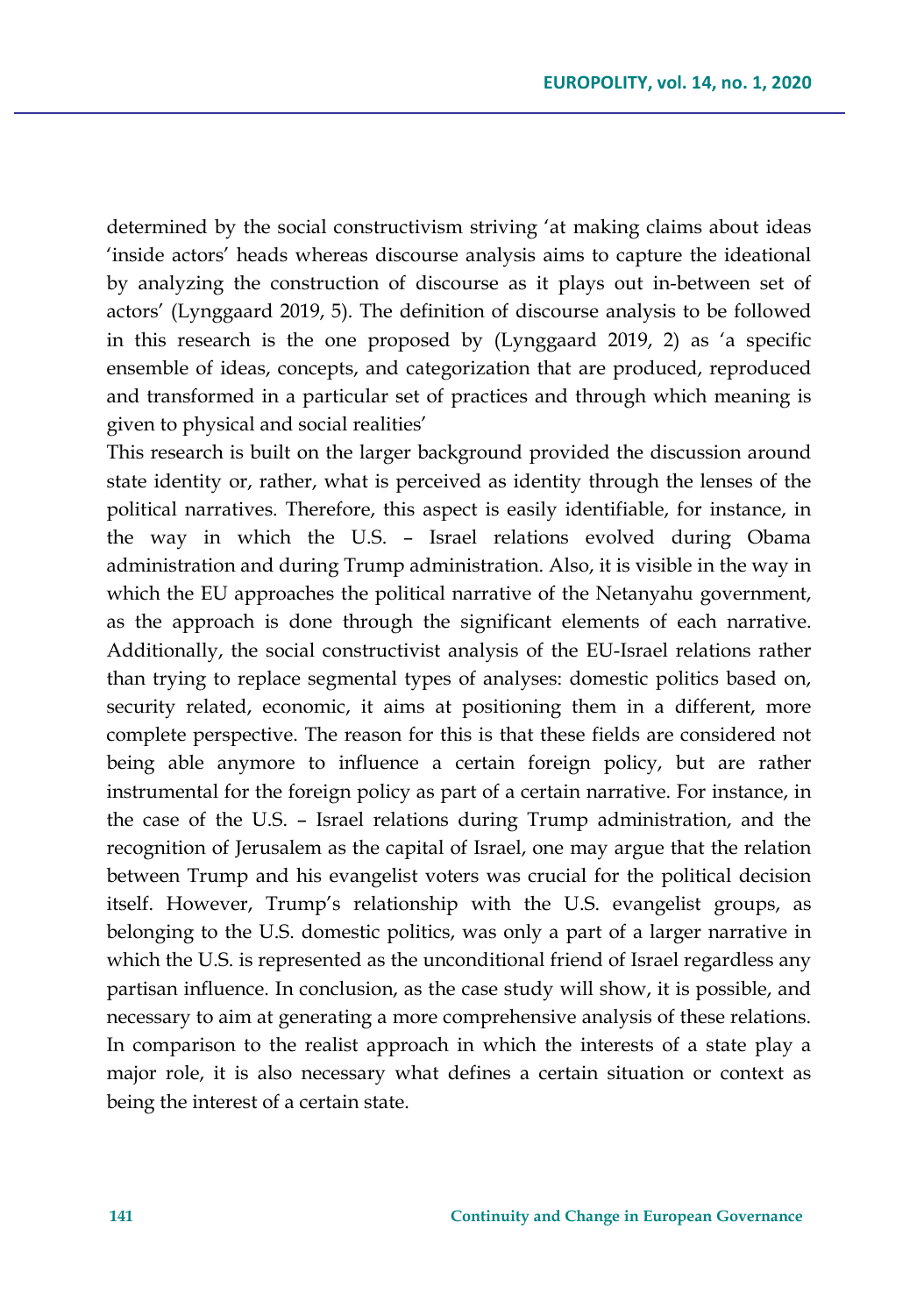## **3.INTERNAL POLITICAL CONTEXT IN ISRAEL**

The political crisis generated by the last three rounds of legislative elections in Israel and the final outcome, which is the coalition agreement, seem to be only a consequence of a much deeper crisis of the Israeli democracy. For those that are more optimist about it, no matter how unpleasant it looks, it is just the beginning of a long-awaited change of the Israeli political panorama. The first relevant aspect related to the outcome of the elections is the creation of an oversized government that might reach either 32 or 36 members, and 16 deputy Ministers. (Valori 2020)

The idea of such a large government is largely criticized since, simply put, such a big number of members increases the chances for division and, consequently, for thwarting some important decisions. Additionally, such a big government goes against both the political tradition and the Basic Law of Israel. From the point of view of the tradition, such a cabinet is totally unjustified, as the unity government created in 1969 had 24 ministers (with a Knesset having 102 members), and the unity government from 1984 had 25 ministers (with 75 members of the Knesset) (Kenig 2020). According to the Basic Law (as Israel has no Constitution), this exceptional situation is considered to have the capacity to alter the 2014 amendment setting a limit to 19 ministers (suspended one year later) and to create a damaging precedent. In many regards, this situation can be considered similar with the avoidance of the *Spitzenkandidat* procedure during the last nominations for the presidency of the European Commission.

A very important role, however, is played by the larger context of the Israeli domestic politics in which the new government has to act, as this situation prolonged the Prime-Minister term of Netanyahu (for at least another 18 months, added to the already 11 years spent in office). This context is a very special one and, given the long time spent by Netanyahu as a Prime-Minister, many aspects of this context gravitate around his public image.

Capitalizing on Israeli's need for security became almost a leitmotif of Netanyahu's leadership, even when political initiatives undertaken under the umbrella of this need endangered the Israeli democracy. Often 'security concerns and the strong influence of the military in society have often cast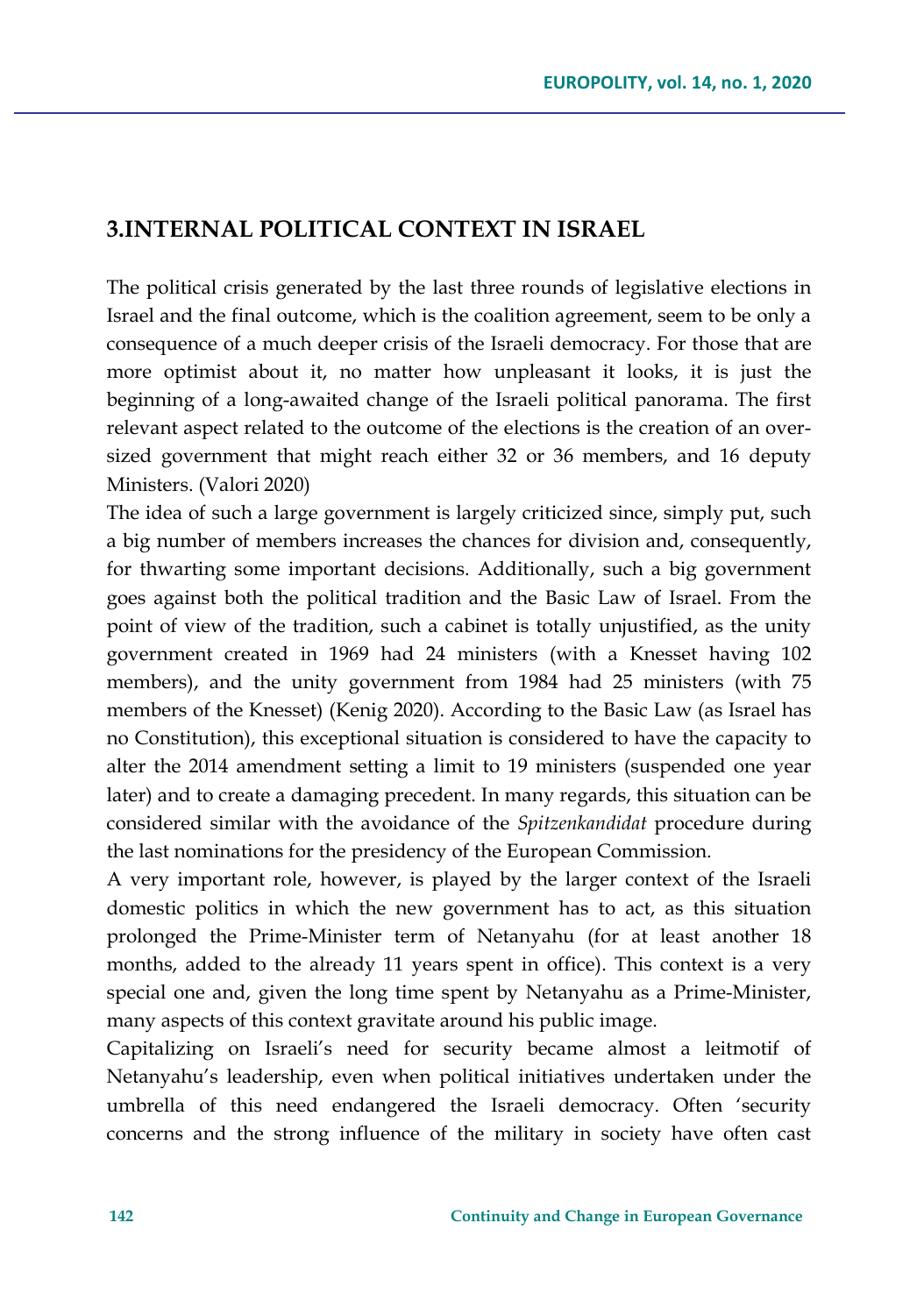typical liberal values aside' (Heistein 2017, 2). This exchange between Prime-Minister Netanyahu and the Israeli voters and most of the parties that joined to his government coalitions was supported by two main pillars: the Israeli-Palestinian conflict and the efforts for halting the Iranian nuclear program (Scheindlin 2017, 4). To put it in a more concrete way, these two elements have a common ideological denominator that served well the political purposes of Prime-Minister Netanyahu: the myth of "a clash of civilizations between lifeaffirming Zionists and radical Islamic enemies committed to death, as well as an urgent fight against subversive enemies within" (Scheindlin 2017, 3). The issue surrounding Iran has its own contribution to Netanyahu's narrative:

*'He (Benjamin Netanyahu) has frequently attacked the Islamic Republic as being on the wrong side of a moral divide with Israel while arguing in favor of their continued economic and political isolation. (…) He also criticized members of the international community for their immorality in disallowing Israel to attack Iran. Finally, Netanyahu excuses Israel's human rights record with the scapegoating rationale that Iran or other Muslim nations are comparatively much worse' (Jonathan G. Leslie 2017).*

This narrative influenced significantly the coalitions that Netanyahu forged, as they include most of the time "parties that are further to the right and openly oppose a Palestinian state, as well as centrist parties who support it in theory rather than in practice" (Scheindlin 2017, 4). All these elements put together led to the creation of an ideological framework that would justify not only the domestic political initiatives, but also the moves on the international scene. One such move is the total rejection of the Iran Deal in the very heart of the American politics, the U.S. Congress. Netanyahu was supported in his endeavors by the Minister of Foreign Affairs, Avigdor Lieberman, who said that the deal "is an agreement of total capitulation to unrestrained terrorism and violence in the international arena" while comparing it to the Munich Agreement reached with Nazi Germany in 1938 (Kershner 2015).

Moreover, Netanyahu attracted even the support of some political figures from the other isle, as Isaac Herzog, the leader of the center-left Zionist Union party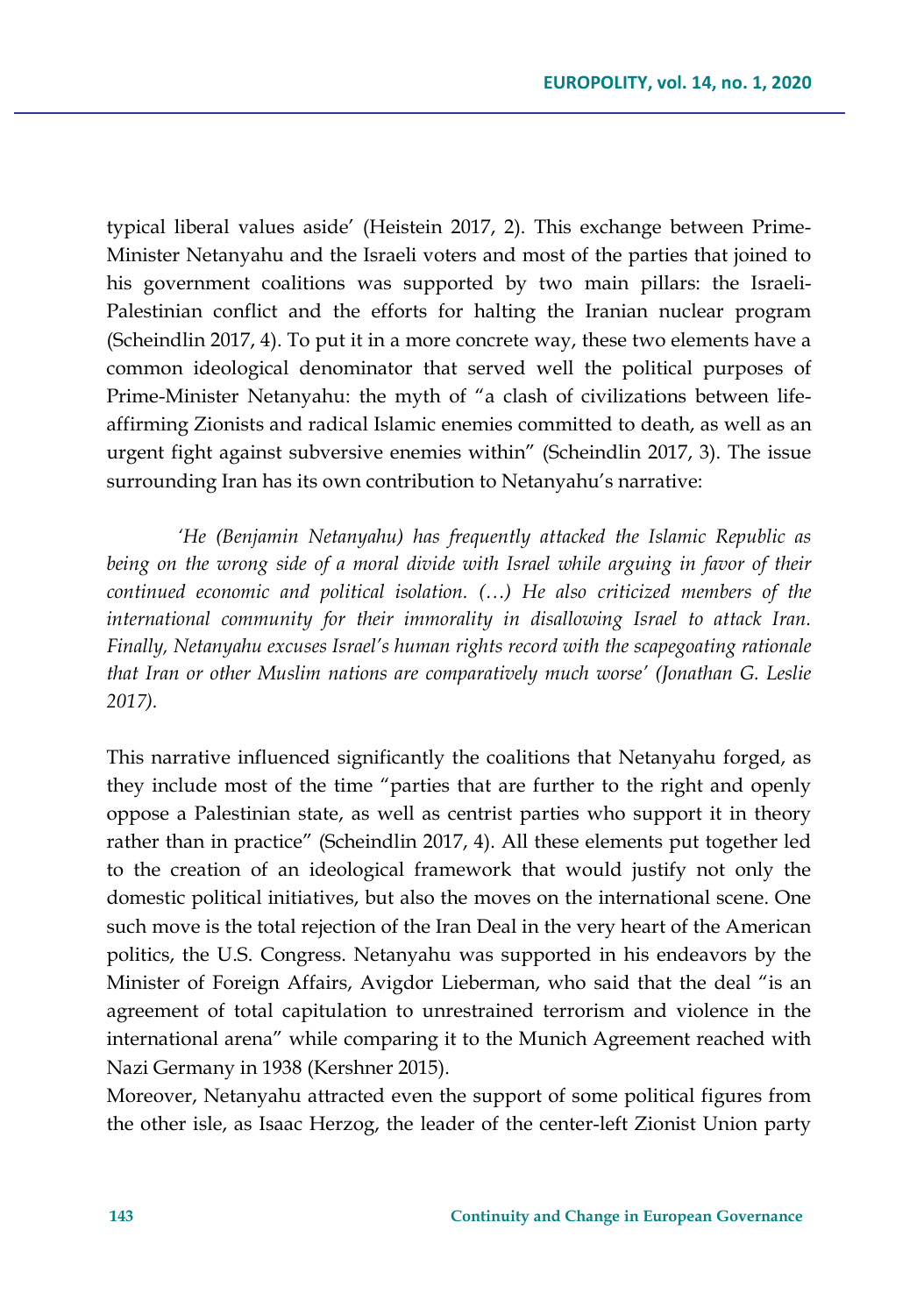and, most important, the leader of the opposition in Parliament. He said that Israel was facing "a new era in the Middle East that poses security and diplomatic challenges for Israel that are more dangerous and complex than any we have known before" (Kershner 2015). Thus, it becomes obvious that this nonpartisan support for rejecting the U.S. Iran Deal had a strong contribution to the political capital of Netanyahu especially in supporting the narrative of Netanyahu's government. Moreover, it contributed, as we will see further in this research, in improving Netanyahu's relations with the Trump administration.

Regarding the Israel-Palestine conflict, Netanyahu has a more indirect approach than in the case of Iran Deal. The main reason for this is that the issue manifests, from an ideological point of view, a more global dimension as the global Muslim community considers itself affected by it, while the U.S. Deal with Iran has a more regional dimension. While both issues have a strong impact on the Middle East, the discussions around the Israel-Palestine conflict has a broader impact as it involves territorial aspects that may lead to dangerous precedents and has more chances to touch a nerve of some European countries, at least. One may even speculate over a higher level of sensitivity of European countries regarding territorial issues after the illegal annexation of Crimea by the Russian Federation in 2014.

Although the topic was never approached again in the terms required by the Oslo Accords after it, it did not lose its capacity of delivering a good amount of political capital for the Netanyahu government among the Israeli voters. While indicted on charges of fraud, bribery and breach of trust, political moves like having the U.S. Embassy (and other embassies) moved from Tel-Aviv to Jerusalem, or the Trump Peace Plan promising a durable peace, are aimed only at supporting the political causes of the Netanyahu government. Both these political moves, similarly to the opposition to the U.S. Iran Deal, are part of the same narrative leveraging on the special need for security of the Israeli population.

In spite of its position, that is closer to the center of the political spectrum, the leader of the Kahol Lavan party, and the main competitor of Netanyahu in the legislative elections, Gantz will be tested by the Israeli voters during his term within the coalition framework. As Israel became more isolated during the terms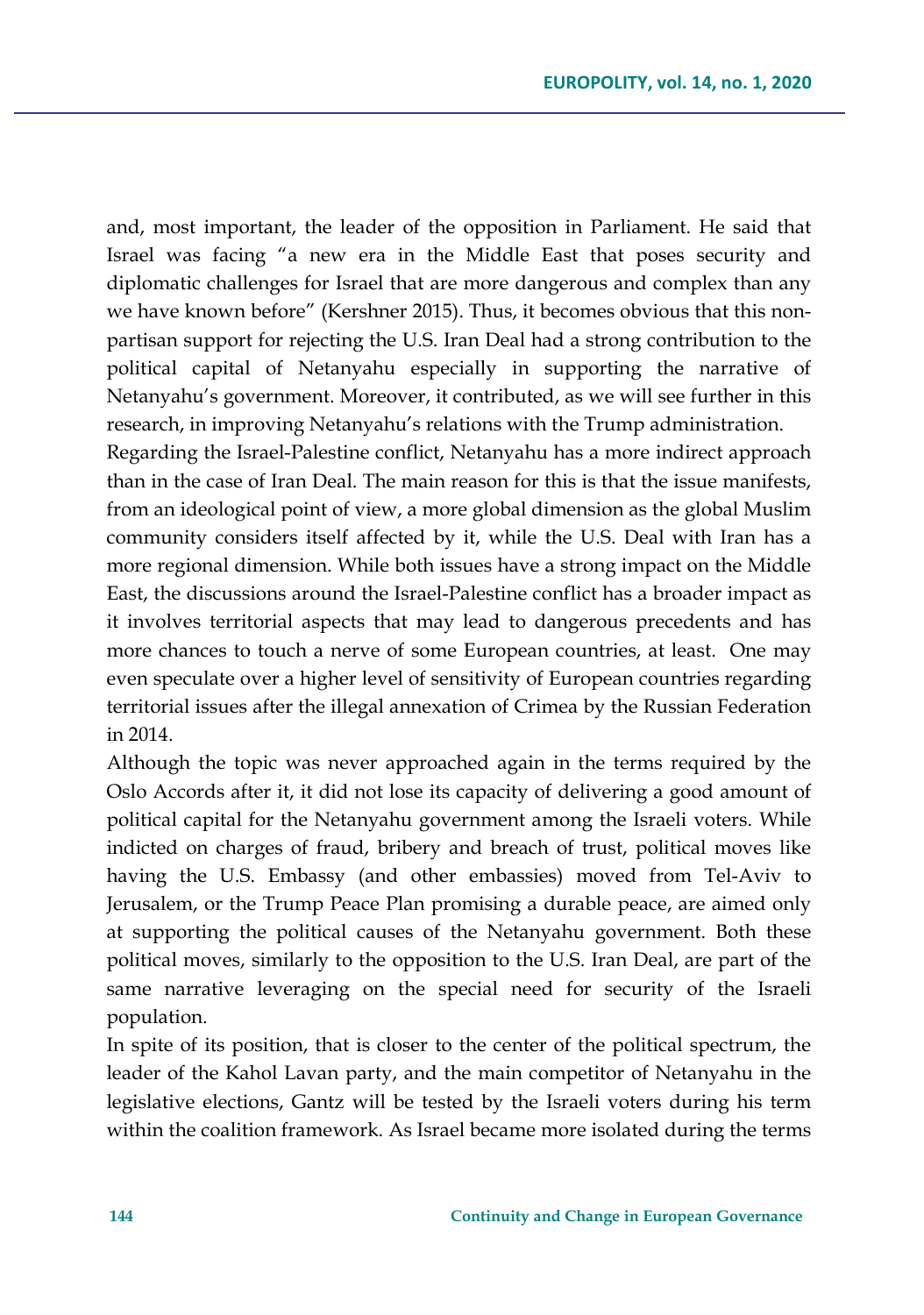of Netanyahu as Prime-Minister, the former Chief of Staff of the Israel Defense Forces (IDF) has to prove that he can deliver security for the Israeli population, and that can fix its relations with the main global actors in during and post-Trump administration.

#### 4. **EU-ISRAEL RELATIONS**

Based on its ten strategic points, the new European Commission approaches the field of foreign policy as a tactical step to a 'stronger Europe in the World' (European Commission 2019). The main segments on which the initiatives in this area will focus are: foreign trade, a more politically present Europe at a global level and a stronger defense of Europe. Although, according to the Agenda, the main geographical priorities of the European Commission are Africa and the Western Balkans, areas like the Middle East or the countries of the Eastern Partnership remain on the radar. In respect to Israel, the approach is an integrated one targeting the Middle East Peace Process.

In spite of the fact the relations between Israel and the European Union seem to have been stagnating, or even worsening, during the terms of Netanyahu as a Prime-Minister, the issues involving the two sides continued to generate effects. Besides economic and political aspects, the good relationships between Israel and different European countries manifests a strong historical dimension. These relations are pre-existent to the improved relations between Israel and the United States since Kennedy and Johnson administrations. One of these aspects is connected to the events surrounding the Jewish community in Europe during World War 2. However, as a political project aiming at implementing strong idealistic principles, while it witnessed major territorial changes, the European Union after 1967 and the Oslo Accords could not agree with the Israeli politics regarding Palestine.

The issue of the Israel-Palestine conflict, as approached by the European Union, is bi-dimensional. The first dimension is represented by the territorial issues, including here the policy of settlements. The second dimension is connected to the issue of Human Rights for the Palestinians in the Occupied Territories. This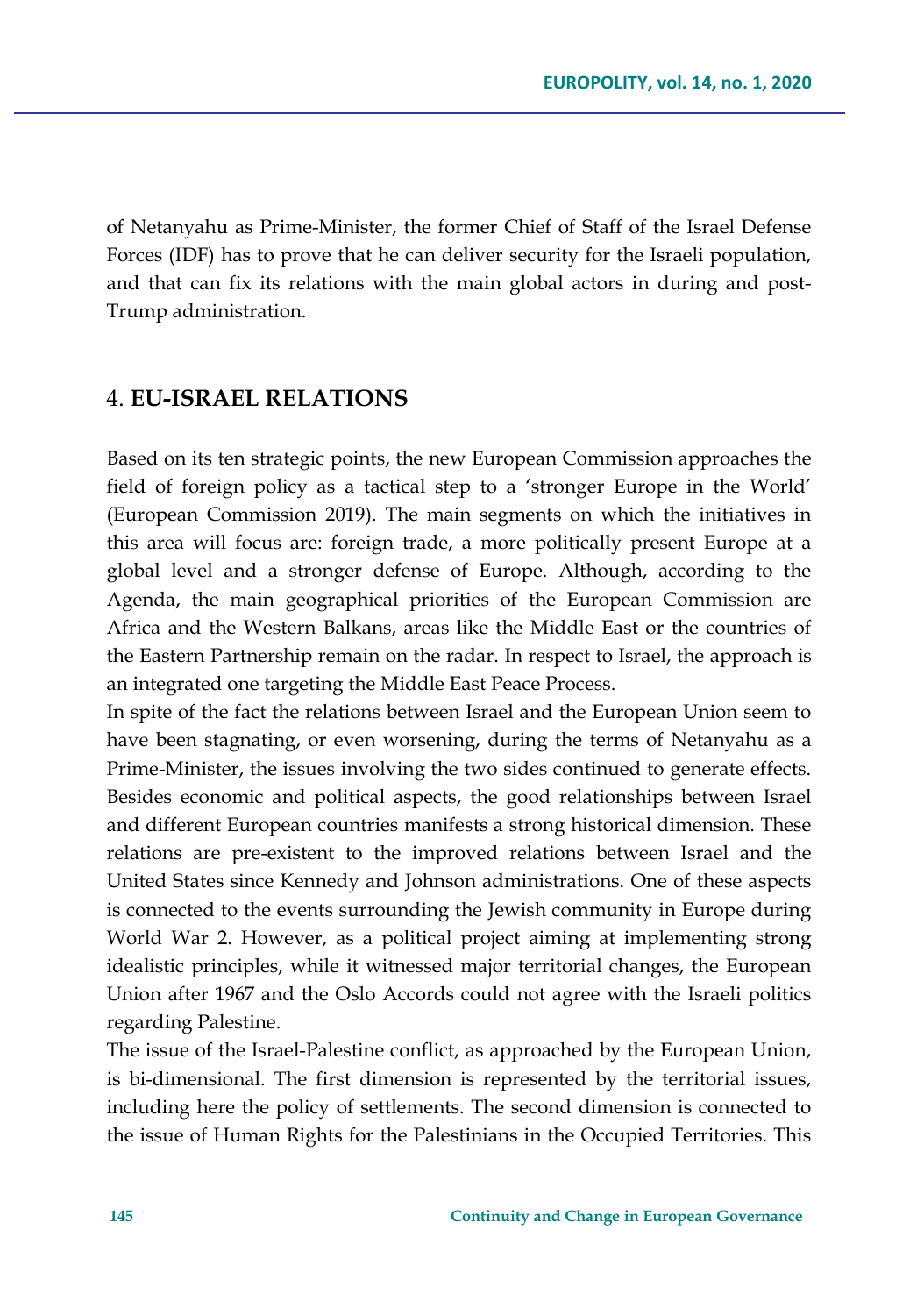issue is part of the very core of interests of the European Union, as defined in the words of the former EU High Representative, Federica Mogherini:

*'We have an interest in promoting our values around the globe. And the way we articulate our interests has to embed our fundamental values. So, we need a strategy to protect proactively our interests, keeping in mind that promoting our values is an integral part of our interests.' (Mogherini, 2015).*

Complementary to the issue of Israel-Palestine conflict and a strong signal, in the same time, was the adoption of the Basic Law in July 2018. The European Union expressed a strong concern over the passing of the Law as Mrs. Mogherini declared: 'we've been very clear when it comes to the two-state solution, we believe it is the only way forward and any step that would further complicate or prevent this solution of becoming a reality be avoided' (Reuters 2018). The main reasons of the concern regarding the Basic Law are the following:

- 1. It limits the 'right to exercise national self-determination' in Israel to the Jewish people;
- 2. It gives Arabic language a secondary status in comparison to Hebrew, although the text of the Law describes it as a 'special status';
- 3. It establishes 'Jewish settlement as a national value' and mandates that the state 'will labor to encourage and promote its establishment and development' (Berger 2018);

Besides the fact that they reflect the official opinion of the European Union on the Basic Law, the declaration of the former HR/VP Mogherini stay relevant also in the case of the Trump Plan for Peace. This fact is confirmed by the declaration of the current HR/VP of the European Commission, Josep Borell on Trump's Plan for Peace:

'*The European Union will study and assess the proposals put forward. This will be done on the basis of the EU's established position and its firm and united commitment to a negotiated and viable two-state solution that takes into account the legitimate aspirations of both the Palestinians and the Israelis, respecting all relevant UN*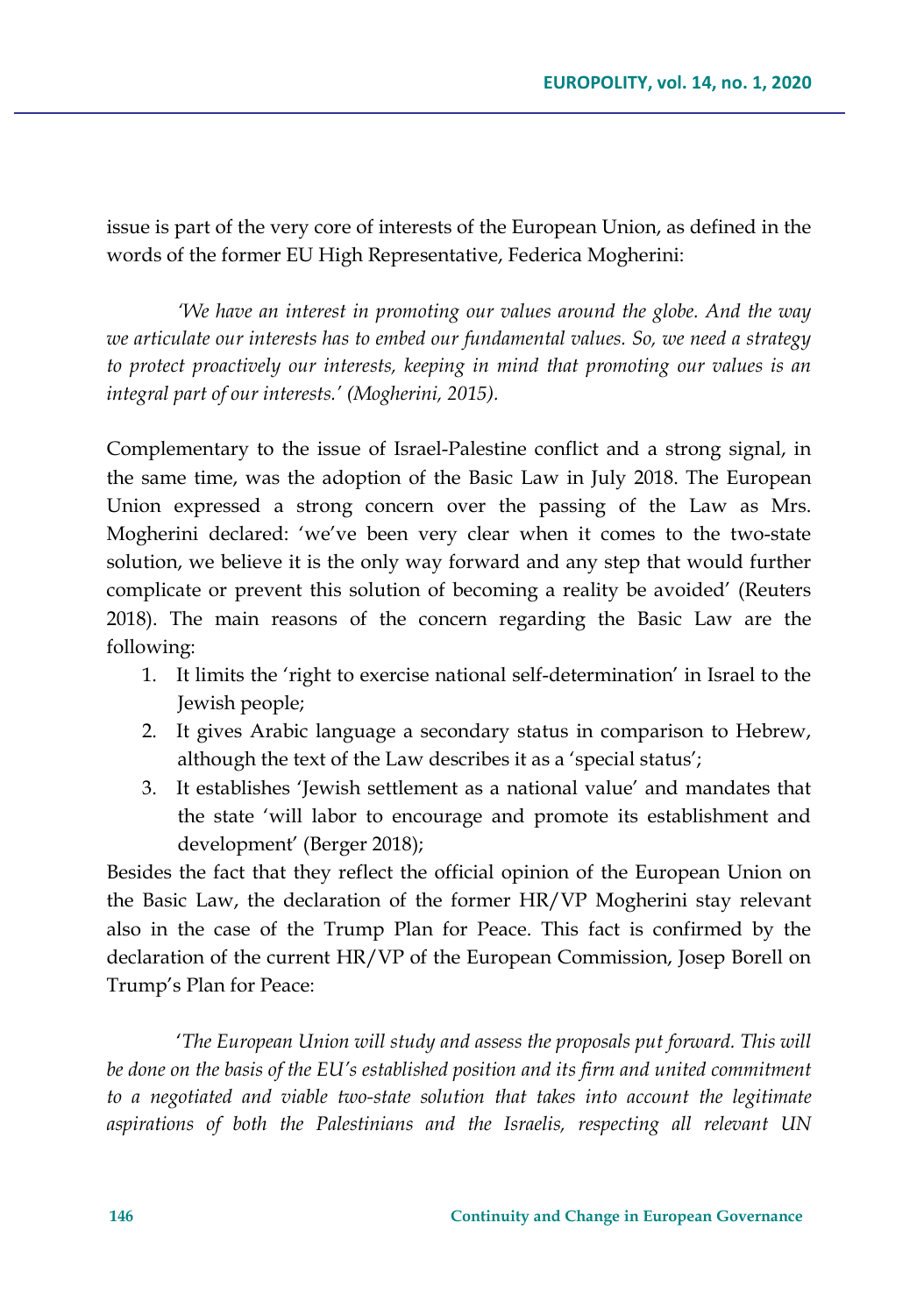*resolutions and internationally agreed parameters.' (Council of the European Union 2020)*

As the EU aims at promoting its values across the globe, it pays a special attention to the enforcement of these values at home. Often, the European Union has to deal with events which affect the Jewish community in Europe as a result of the politics in Israel. The rise of anti-Semitism in the past 10 years manifested itself in different forms, from grafittis with Nazi symbols in Jewish cemeteries all across the Europe to extreme attacks like the one at Hypercacher (Paris) and the Jewish schools in France, or at the Jewish museum in Brussels. A distinct trait of this new anti-Semitism is that it comes more from the left spectrum of the politics, as a reaction to the nationalist policies of the Netanyahu government. In many ways this New anti-Semitism, as it is sometimes called, can be understood as a reaction to the nationalist policies of the Netanyahu government. Clearly referring to this aspect (one may only speculate a refence to the 2018 nation-state law too), the president of the Conference of European Rabbis, Pinchas Goldschmidt, said: 'If a party is intrinsically racist, bigoted against large parts of society and intolerant of minorities, if Jews are not the target now, they will be in the near future' (Gomel 2019).

From an economic point of view, the European Union has been for a very long time until today the main trade partner for Israel. In 2017, the total trade amounting reached approximately  $\epsilon$ 36, 2 billion. Part of this, the EU imports from Israel, amounted  $E14,7$  billion, in the same year (European Commission, 2020). The economic relations between the two sides are also targetted by a movement that was declared anti-Semitic by the European Union. Organizations under the umbrella of Boycott, Divestment, Sanctions (BDS) Movement try to influence the access of Israeli goods on European and U.S. markets. According to an official answer given by the former Vice-President of the European Commission, Federica Mogherini "the EU rejects the BDS campaigns attempts to isolate Israel and is opposed to any boycott of Israel" (European Parliament 2016). In this context, it is easily understood that the EU rejects any anti-Semitic narrative and that it is in symphony with other institutions like the OHCHR Special Rapporteur on freedom of religion or belief, according to whom "the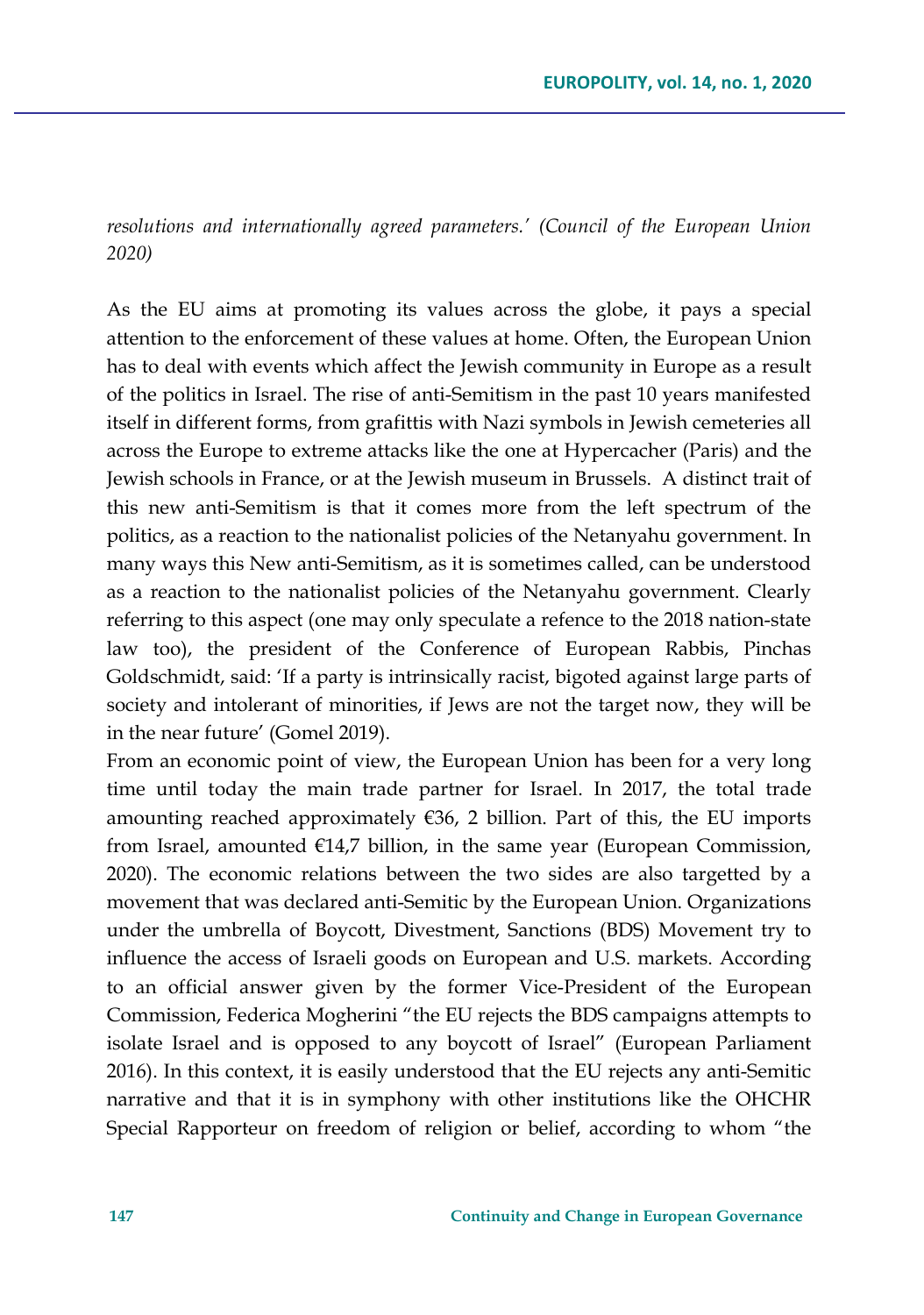objectives, activities and effects of the BDS movement are fully anti-Semitic" (OHCHR 2019). These aspects clearly indicate the willingness of the European Union to fully cooperate with the State of Israel, of course, on the condition of Israel engaging in solving the Israel-Palestine conflict and the consequent violations of human rights.

In the current global context, the way in which Netanyahu government decided to interact with the European Union can be interpreted in at least two ways. The first one is related to the buzzword of the 2020 edition of Munich Security Conference: westlessness. The main idea behind this new concept describes a type of cooperation much closer to *realpolitik,* based on the decreasing influence of the United States on the global scene and the rise of *illiberal* democracies (Poland, China, Turkey, Israel) or authoritarian regimes (Russia, China, Iran). This whole environment rejects the Western values while continuing to maintain economic ties with the Western countries. What makes these regimes very attractive, however, is that most of them succeed in ensuring a strong economic growth in their countries, and give a strong flavor of nationalism to this success. Based on this description, the Netanyahu government positioned itself in this paradigm of opposing the globalists (the anti-Soros narrative was thematic for some of Netanyahu's speeches).

The second way to understand this interaction, as the research will describe further, is the one in which the European Union became the collateral victim of the exchange of political favors between the Netanyahu government and Trump administration.

# **5.ISRAEL - USA RELATIONS DURING TRUMP ADMINISTRATION**

Besides the worsening of the relations between the Netanyahu governemnt and Obama Administrion that the Iran Nuclear Framework brought between the Netanyahu government and Obama Administrion, it also created a misconnection in the dialogue between the two countries. However, the Iran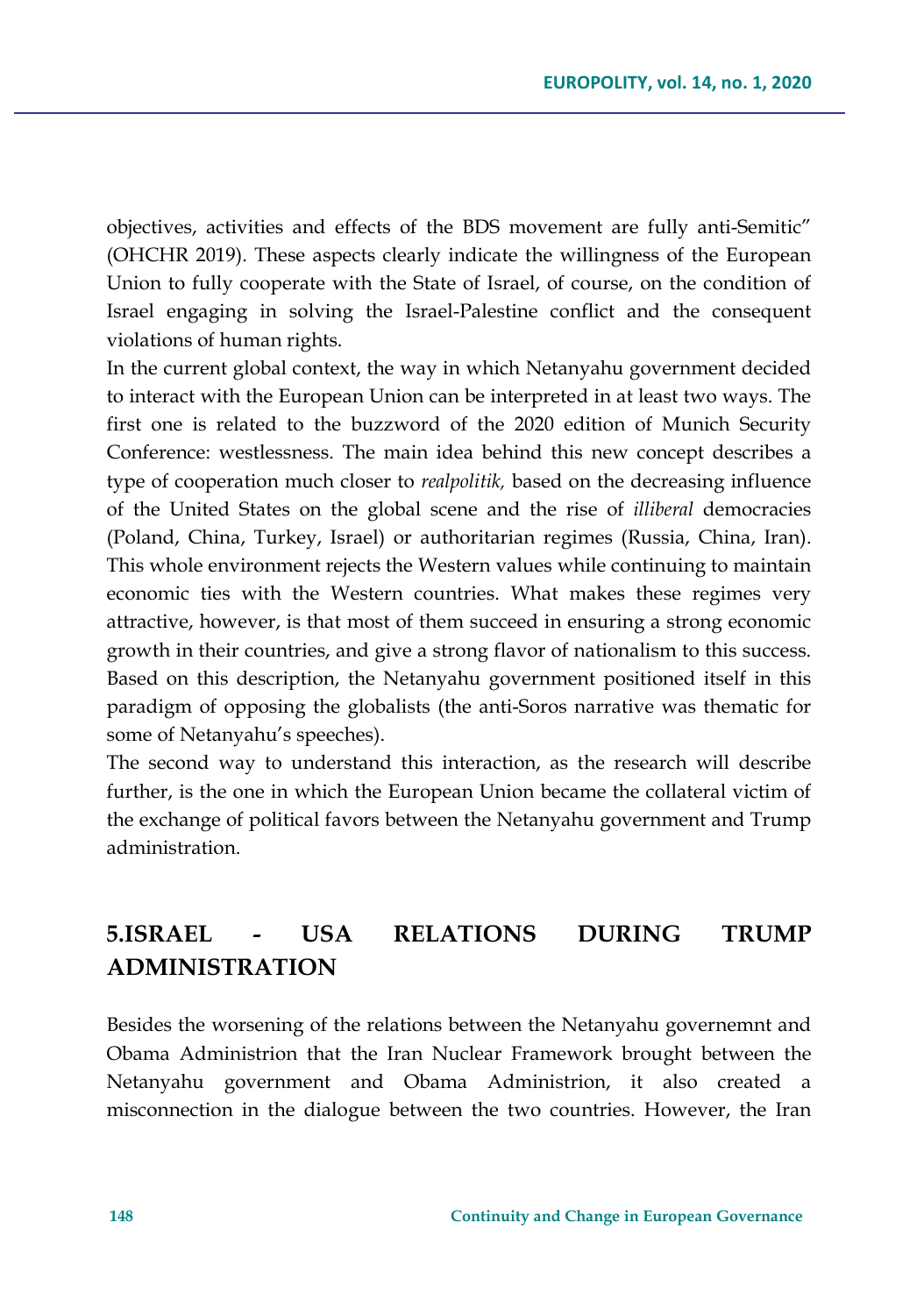Nuclear Deal was not the only element to alienate Netanyahu form the United States. Additional to this, Netanyahu was 'forced by the Obama administration, for example, to publicly endore the two-state solition to the Israeli-Palestinian conflict, to orded a nin-month freeze of settlement building in the West Bank and to refrain from unilaterally attacking Iran's nuclear facilities' (Saltzman 2014, 2). However, this uncomfortable situation for Netanyahu ended as Trump slammed the Agreement as 'one of the dumbest deals ever' (Inbar 2017, 1), and decided the withdrawal of the United States from the agreement on May 8, 2018. It is still a matter of debate either the decision to withdraw from the Iran Deal would affect the image of president Trump in from of the U.S. citizens. Even before the withdrawal of the U.S. from the Iran Deal there were surveys indicating a drop in how Americans perceive the threat posed by the Iranian nuclear program. In this respect, some analysts expect that such a move might compel the administration to allocate considerable resources and risk a military confrontation with Iran (Golov 2018, 3).

In this context, although the relations between Israel and the European Union remained at a low level, it seemed that there still space for dialogue between the two. Thus, at the end or Obama's second term, Netanyahu was in a position needing a good ally in whoever was to follow as the President of the United States. The victory of Trump in 2016 presidential elections represented a strong reassurance of the U.S. support for Israel, especially through the lenses of Netanyahu nationalist approach. Fully enjoying the support of the white evangelicals, Trump positioned himself in concordance with their messianic narrative (par excellence anti-Semitic). In this regard, as he already promised to deliver a solution to the Israel-Palestine conflict, he decided to recognize Jerusalem as the capital of Israel. This recognition 'has not only deepened the stalemate in peace negotiation, but perhaps put an end to the two-state idea as a scenario in peacemaking' (Mohamad 2019, 28). While, at a domestic level, many decyphered this decision as a way to reward his evangelical voters, in terms of foreign policy it can be understood as a sign of policies contrasting to those of the Obama administration: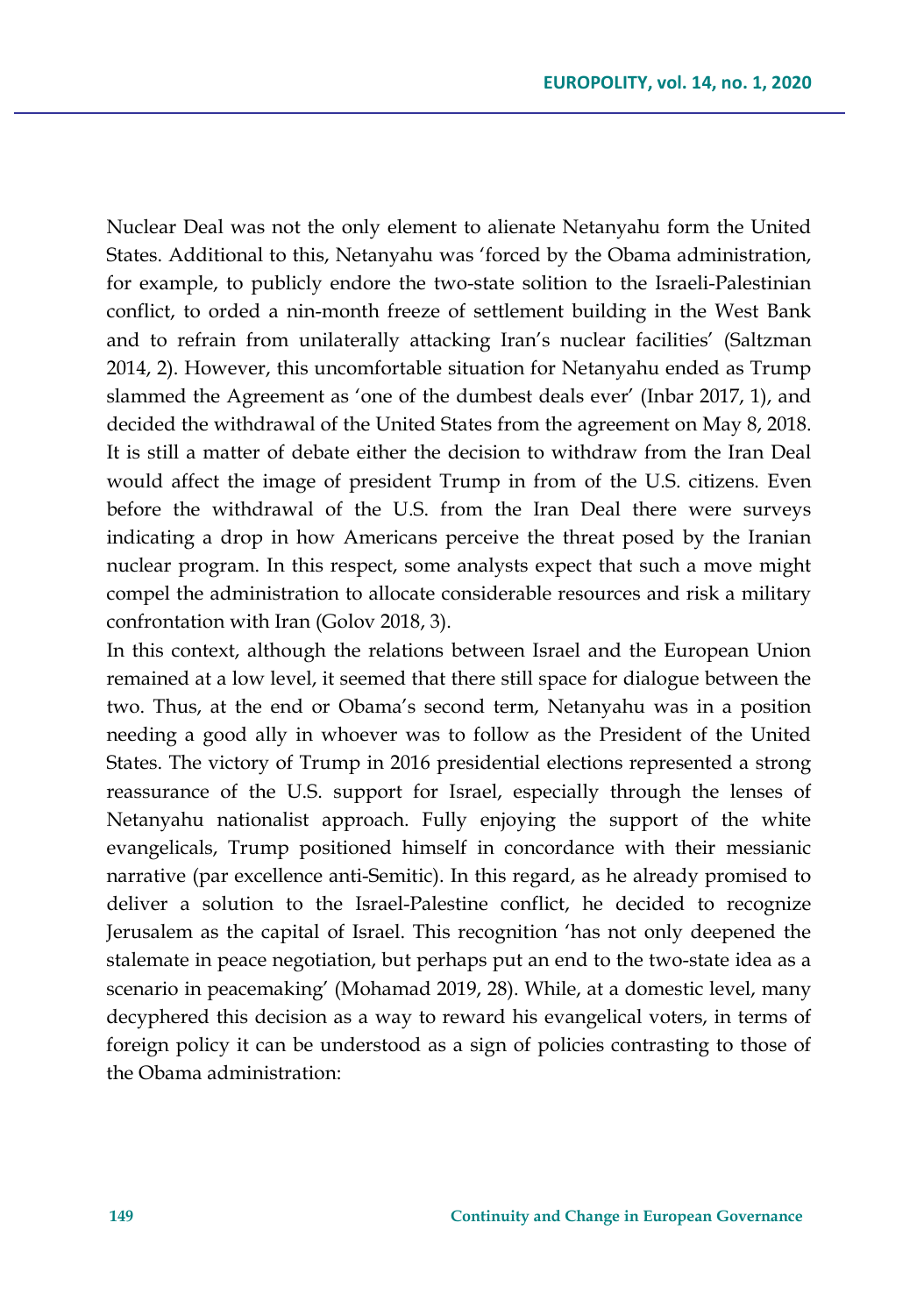*'The progressive, liberal Obama stands in direct contrast to the conservative and increasingly illiberal Netanyahu. Unlike U.S. presidents, Israeli prime ministers have no term limits, and Netanyahu is safely on his way to becoming the longest-serving prime minister, surpassing the founding father of the Israeli state, David Ben-Gurion. Netanyahu's place in the history books will not be earned on the basis of a bold foreign policy record or brilliantly planned and executed military campaigns.' (Etzion 2016, 2)*

Moreover, this support of the Republican Party for Netanyahu fits an older background, as 'Netanyahu's Likud and his American supporters are an integral part of the Republican Party's camp, and Israel is too involved in the American political and defense establishment for Netanyahu to be considered as distant as a foreign leader' (Bernard 2015).

In Israel, the recognition of Jerusalem as the capital of Israel was immediately perceived as having the capacity to bring a consistent amount of political capital to. Netanyahu for the expected – at that moment – legislative elections. Moreover, as the Israel Police started 5 cases of investigation on Netanyahu, here this political move was perceived as expected to deliver too. In respect to the narrative behind the politics of Netanyahu government, the recognition of Jerusalem, and the consequent decision of the U.S. and few other countries to move their embassies to Jerusalem, was aimed at fueling the messianic image of Netanyahu government. Also, it was targeting at reassuring the Israeli citizens of the full support of the United States and few countries around the world – although most of them have not moved their embassies yet. In the end, the symbols that this episode involved give fuel the narratives and the nationalist feelings of both the supporters of Likud and the white evangelists. In the words of Prof. Yehuda Bauer:

*'The eternal Jewish people did not exist before the fourteenth century BCE, and Jerusalem developed from a small village at about that time. It did not exist before that. The city will be, they tell us, the eternal capital of the Jews. This kind of talk is typical of unthinking religious nationalism – "eternity", our politicians should remember, is a very long time' (Bauer 2020).*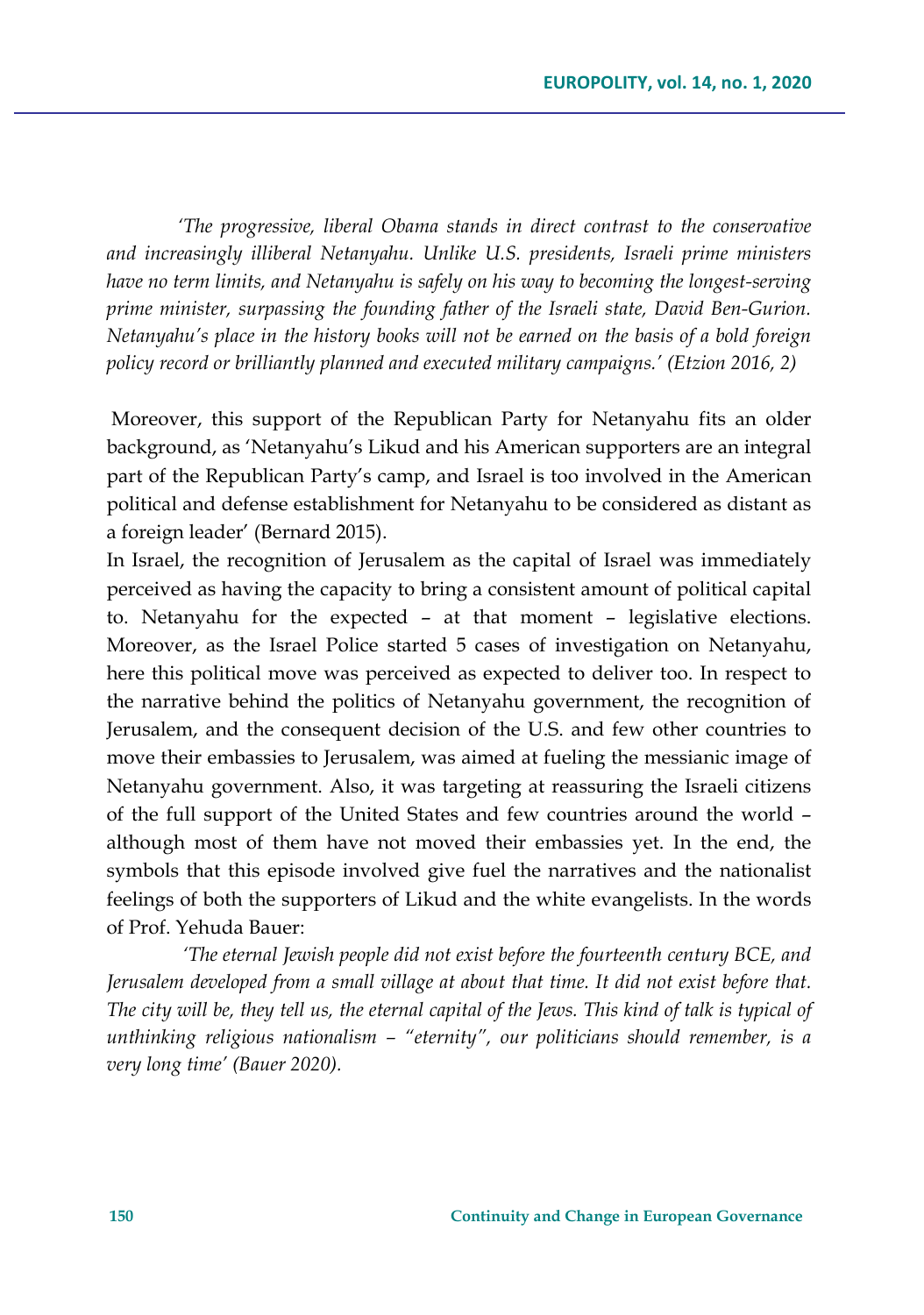In this specific case, the EU's rhetoric was more than obvious already for many years, since the 'European references to Jewish neighborhoods in East Jerusalem as *settlements* and determining their construction as *illegal*, thereby not distinguishing them, in European eyes, from Israeli settlements in the West Bank and Gaza, is seen as a direct challenge to Israel's claim as its undivided capital' (Sharon Pardo & Joel Peters 2010)

Since Trump promised during the electoral campaign to deliver a solution to the Israel-Palestine conflict, one can even think about the recognition of Jerusalem as a preparatory step of the process. These events created a strong context for alienating the European Union as a partner of dialogue in solving the Israel-Palestine conflict. One aspect in which the Trump administration is not compatible with the European Union, and which strongly related to finding a solution for the Israel-Palestine conflict is represented by the issue of the settlements in the West Bank. President Obama paid extra attention to the issue of settlements considering it crucial for solving the conflict. However, Trump administration approached the topic of the settlements in a more relaxed manner as it is not perceived by him and his advisors as the most important problem in the Middle East. Event when the White House criticized the settlement building 'it called them unhelpful to the peace process, but added that they are not impediments to peace' (Inbar 2017, 2).

Finally, as the Trump Plan 'Peace for Prosperity' was released, it proposes 'a realistic two-state solution'. One of the objectives included in the Vision is to 'achieve mutual recognition of the State of Israel as the nation state of the Jewish people, and the state of Palestine as the nation-state of the Palestinian people, in each case with equal civil rights for all citizens within each state' (The White House 2020). Although widely criticized, mostly because it is considered to having ignored the actual needs of the Palestinians, the Plan, or the Deal of the Century as president Trump called it, remains for the moment the main official proposal on U.S.' side regarding the two-state solution after the Oslo Accords. As many other proposals on the same issue before it, it was rejected by the Palestinian side with the leader of the Palestinian Authority, Mahmoud Abbas saying: 'After the nonsense that we heard today we say a thousand no's to the 'deal of the century' (Tharoor 2020). Even though this plan is not the only one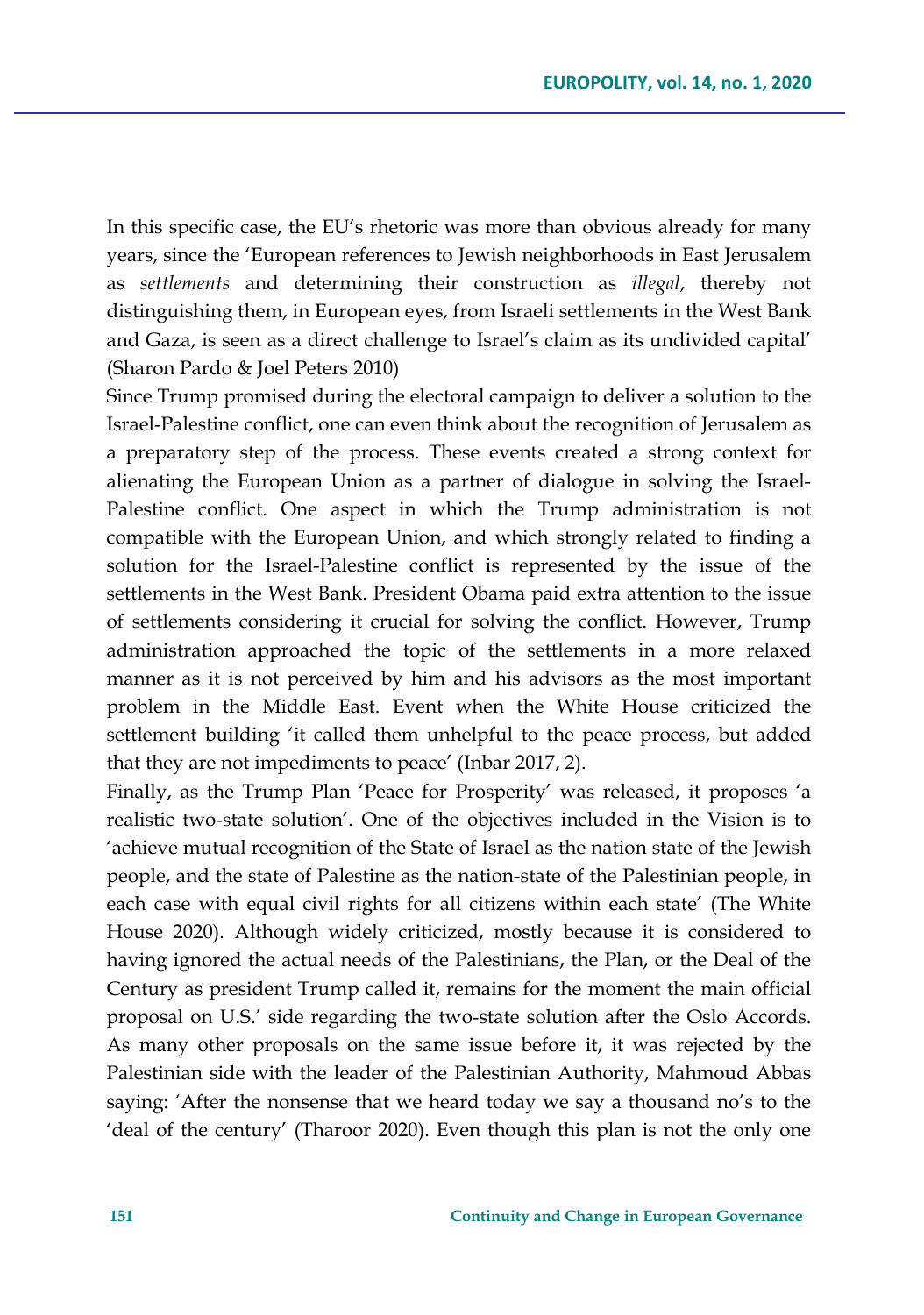rejected by the Palestinian Authority, its leadership did not prove a strong will to find an optimal solution to the issue (as it is the case of Netanyahu government). This situation created a gap that gave enough space for Netanyahu to put his ideological net in the expectation of the right moment when a Plan like the one proposed by the Trump administration can be created. Obviously, this expectation paid its dividends as president Trump considers that 'the religious-historical affinity of the Jewish people to the land of Israel must be taken into account in any settlement that is achieved' (Zaki and Kobi 2017, 2). Besides its historical background, this approach brings together, from the point of view of the narrative, the two leaders and, thus strongly alienating the European Union and the Palestinians (it can be added that extensively it reaches the Muslim world too, in this way generating consequences like a significant rise of the Muslim anti-Semitism in Europe).

#### **6.CONCLUSIONS**

Starting from the narratives governing the relations between European Union, Israel and the United States, one may easily understand what are the origins of the three actors foreign policies. However, the full picture of the situation during Trump's term involves also many unknown aspects. For instance, what would happen in a context having a government led by Gantz, and having Netanyahu sentenced for the any/all investigation cases against him? Also, would be Trump able to succeed in obtaining a second presidential term? If so, how the dialogue between Trump and Gantz will continue? Will it inherit the narrative behind Netanyahu's politics? If Trump will not obtain a second presidential term, what would be the approach that the United State will take on Israel and the Two-State Solution and, consequently, the future of Trump's Plan for Peace? Among all these questions, the European Union as willing to be stronger in the world, needs to find the ideological gaps, in which its values can be exported. Moreover, given the importance of the foreign policy narratives in this trialogue, one may easily understand that whoever will follow Netanyahu in the position of Prime-Minister of Israel after the end of his political career, will have to deal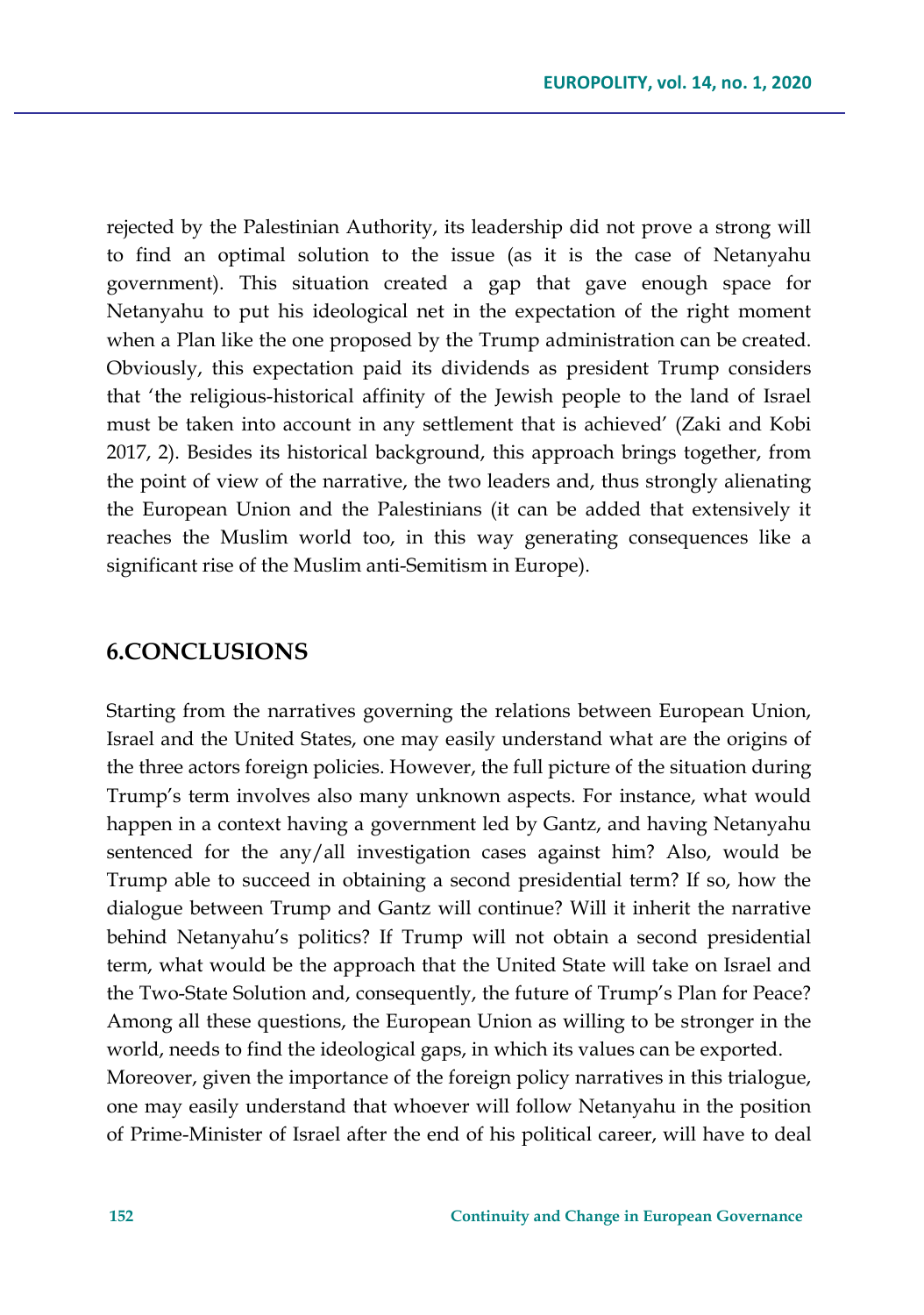with a narrative that already has strong roots in the perception of the Israeli society. Also, in the political context created by the rejection of the Iran Nuclear Deal by Trump administration in 2018, the recognition of Jerusalem as the capital of Israel in the next year, and Trump's Plan for Peace released in 2020 (including here the reactions of the Palestinian Authority and of the Muslim World, in general, to these events), security will continue to be a hot topic on the political agenda in Israel. Therefore, the change of Israeli politics in a post-Netanyahu era (and post-Trump), will involve not only a change of the political party, but also a hard work of re-shaping the perception of the Israeli citizens on the idea of national security.

Based on the elements/observations identified, and on its main objective, the research managed to prove not only the existence of interactions between the discourses of the three actors, but also to identify certain future directions determined by these interactions. The main contribution of the research is that it delivers a description of these interactions, and of their short-term consequences related to some potential scenarios regarding the foreign policies of the three actors.

#### **ACKNOWLEDGMENT**

I would like also to thank Prof. PhD. Iordan Gheorghe Bărbulescu, and Prof. PhD. Liviu Rotman, from the National University of Political Studies and Public Administration for their academic guidance and full support.

#### **REFERENCES**

• Avishai, Bernard. 2015. Netanyahu and the Republicans, *New Yorker*, February 4, 2015. Accessed April 30, 2020. https://www.newyorker.com/news/news-desk/netanyahu-republicans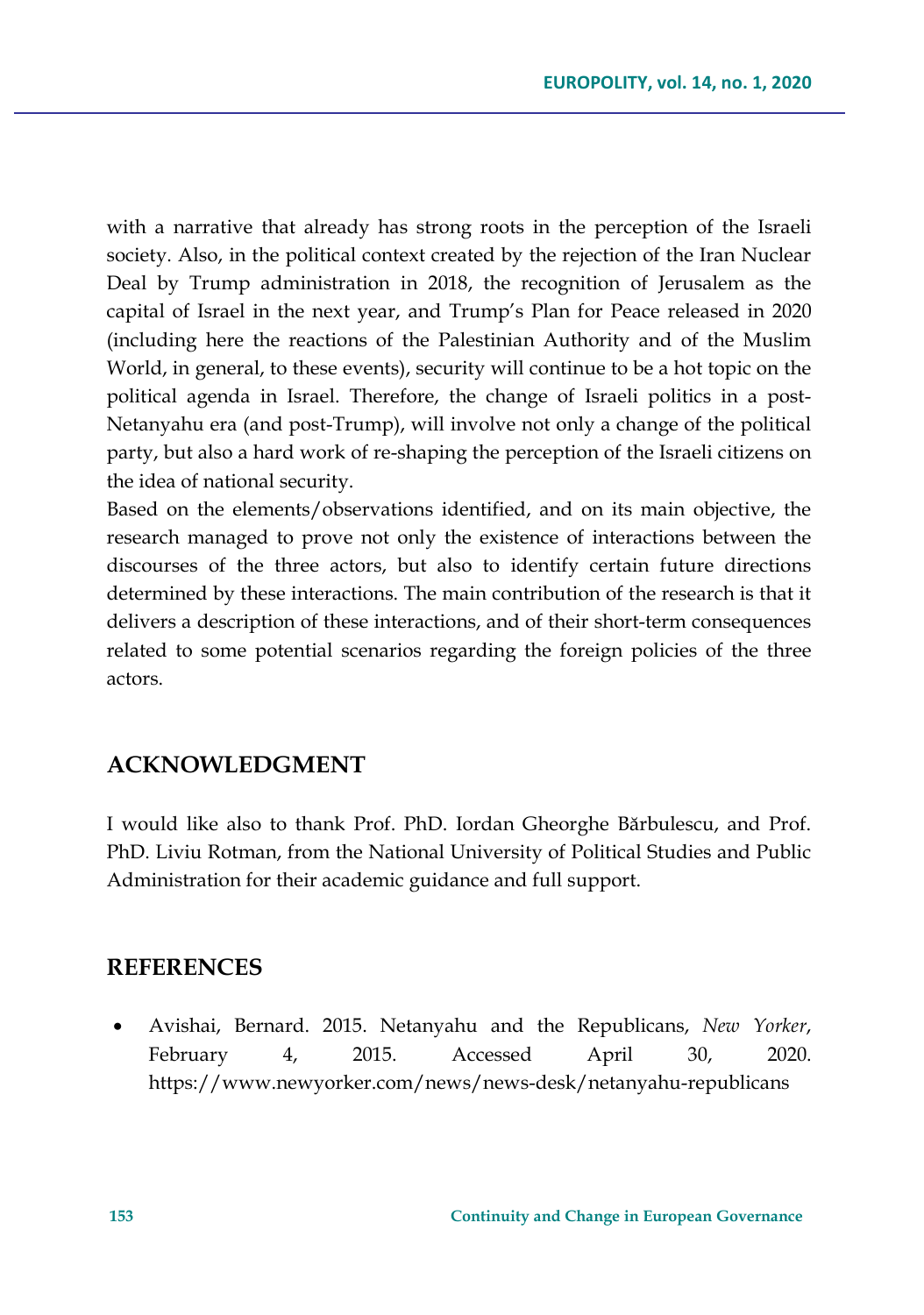- Bauer, Yehuda. 2020. "Complex Trends in a Complex World: A view from Jerusalem", *Israel Journal of Foreign Affairs*, 1-13.
- Berger, Miriam. 2018. *"Israel's hugely controversial 'nation-state' law explained"*, July 31, 2018, Accessed May 4, 2020. https://www.vox.com/world/2018/7/31/17623978/israel-jewish-nationstate-law-bill-explained-apartheid-netanyahu-democracy.
- Council of the European Union. 2020. *Declaration by the High Representative Josep Borell on behalf of the EU on the Middle East Peace Process*, January 28, 2020. Accessed May 6, 2020. https://www.consilium.europa.eu/en/press/pressreleases/2020/01/28/declaration-by-the-high-representative-josep-borrellon-behalf-of-the-eu-on-the-middle-east-peace-process/
- Etzion, Eran. 2016. "The Next Administration and Recalibrating US-Israeli Ties", *Middle East Institute*, Accessed May 6, 2020. https://www.jstor.org/stable/resrep17608, 1-8.
- European Commision *Countries and Regions, Israel*. 2020. Accessed May 8, 2020. https://ec.europa.eu/trade/policy/countries-andregions/countries/israel/.
- European Commission. 2019. *"A Union that Strives for more – My Political Agenda, Political Guidelines for the Next European Commission 2019 – 2024"* Accessed May 6, 2020. https://ec.europa.eu/commission/sites/betapolitical/files/political-guidelines-next-commission\_en.pdf.
- European Parliament. 2016. *"Answer given by Vice-President Mogherini on behalf of the Commission"*, September 15, 2016. Accessed May 4, 2020. https://www.europarl.europa.eu/doceo/document/E-8-2016-005122- ASW\_EN.html
- Golov, Avner. 2018. "Trump Administration Policy and American Public Opinion: Implications for Israel", *Institute for National Security Studies*, Insight No. 1024, February 19, 2018, 1-4.
- Gomel, Giorgio. 2019. *"Netanyahu's Embrace of Ethno-nationalists Endangers Jews in Europe"*. February 10, 2019. Accessed May 6, 2020. https://www.haaretz.com/israel-news/.premium-israel-s-dangerousembrace-of-europe-s-ethno-nationalists-1.6953230.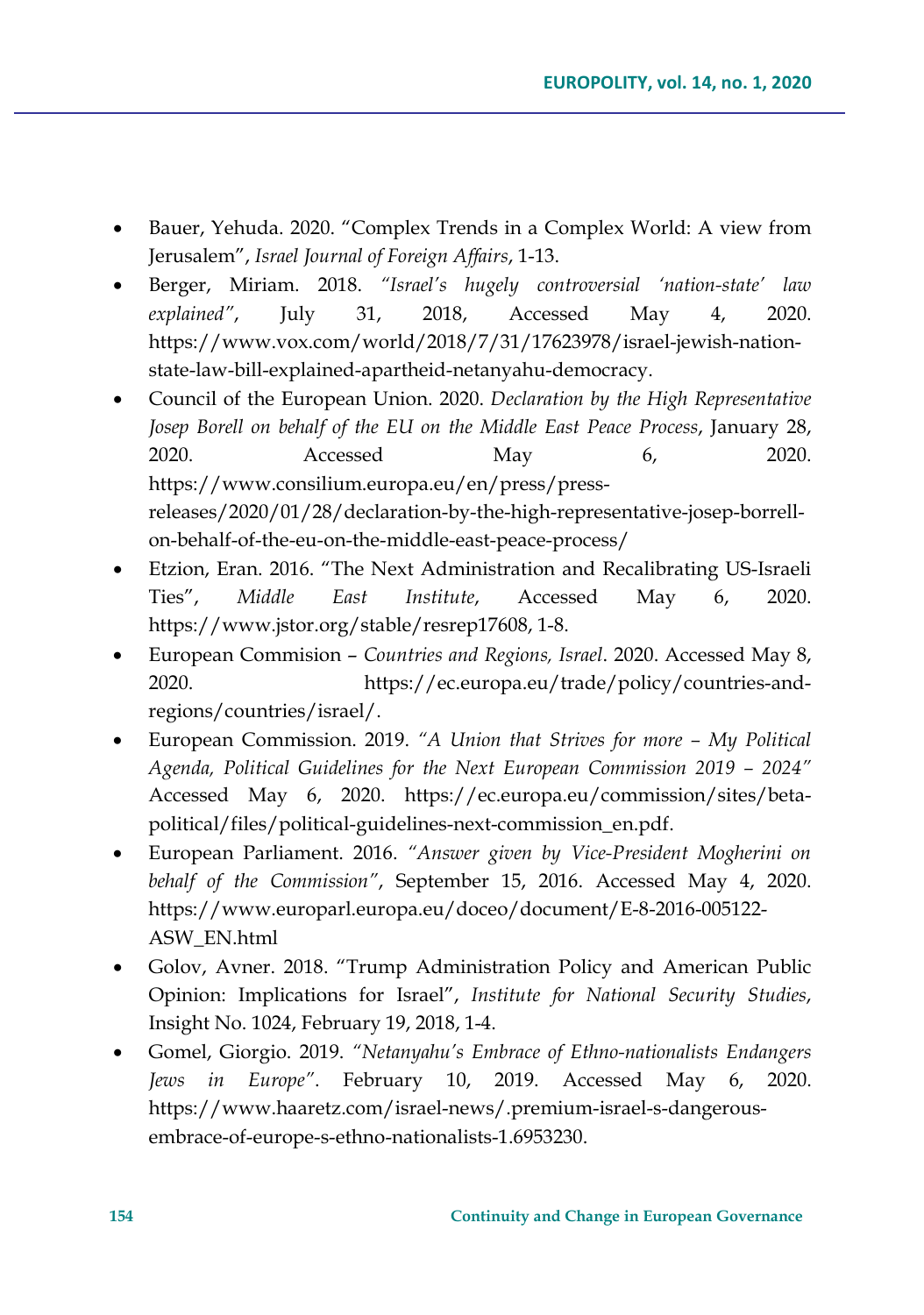- Heistein, Ari. 2017. "Trump, Israel, and the American Jewish Community". *Institute for National Security Studies,* 1-3.
- Inbar, Efraim. 2017. "Trump Has Fans in Israel". *BESAR Center Perspectives*  Paper No. 412, February 13, 2017, 1-3.
- Kenig, Ofer. 2020. *"A Jumbo-Size Government? Now? Really?"*. Accessed May 5, 2020. https://en.idi.org.il/articles/31170.
- Kershner, Isabel. 2015. *Iran Deal Denounced by Netanyahu as 'Historic Mistake'*, July 14, 2015. Accessed May 5, 2020. https://www.nytimes.com/2015/07/15/world/middleeast/iran-nucleardeal-israel.html.
- Kiely, Keith Peter. 2017. *U.S. Foreign Policy Discourse and the Israel Lobby – The Clinton Administration and the Israeli-Palestinian Peace Process*, Palgrave MacMillan.
- Larsen, Henrik. 2002. "The EU: A Global Military Actor?", Cooperation and Conflict, 37(3), 283-302, in *The EU as a Global Security Actor – A Comprehensive Analysis Beyond CFSP and JHA*, edited by Christian Kaunert and Kamil Zwolski, Palgrave MacMillan, 2013, 38-41.
- Larsen, Henrik. 2004. "Discourse analysis in the study of European foreign policy", in *Rehinking European Union Foreign Policy*, edited by Ben Tonra and Thomas Christansen, Mancheste University Press, 5-8.
- Leslie, Jonathan. 2017. "Netanyahu's Populism: An Overlooked Explanation for Israeli Foreign Policy", *SAIS Review of International Affairs*, Volume 37, Number 1, Winter-Spring 2017, 75-82.
- Lynggaard, Kennet. 2019. *Discourse Analysis and European Union Politics*, Palgrave MacMillan.
- Mogherini, Federica. 2015. *"Remarks by the High Representative/Vice-President Federica Mogherini at the EU-ISS Annual Conference"*, Brussels, 151009-96, 9 October.
- Mohamad, Husam. 2019. "U.S. Policy and Israeli-Palestinian Relations", *Journal of South Asian and Middle Eastern Studies*, Vol. 43, No.1, Fall 2019, 26- 56.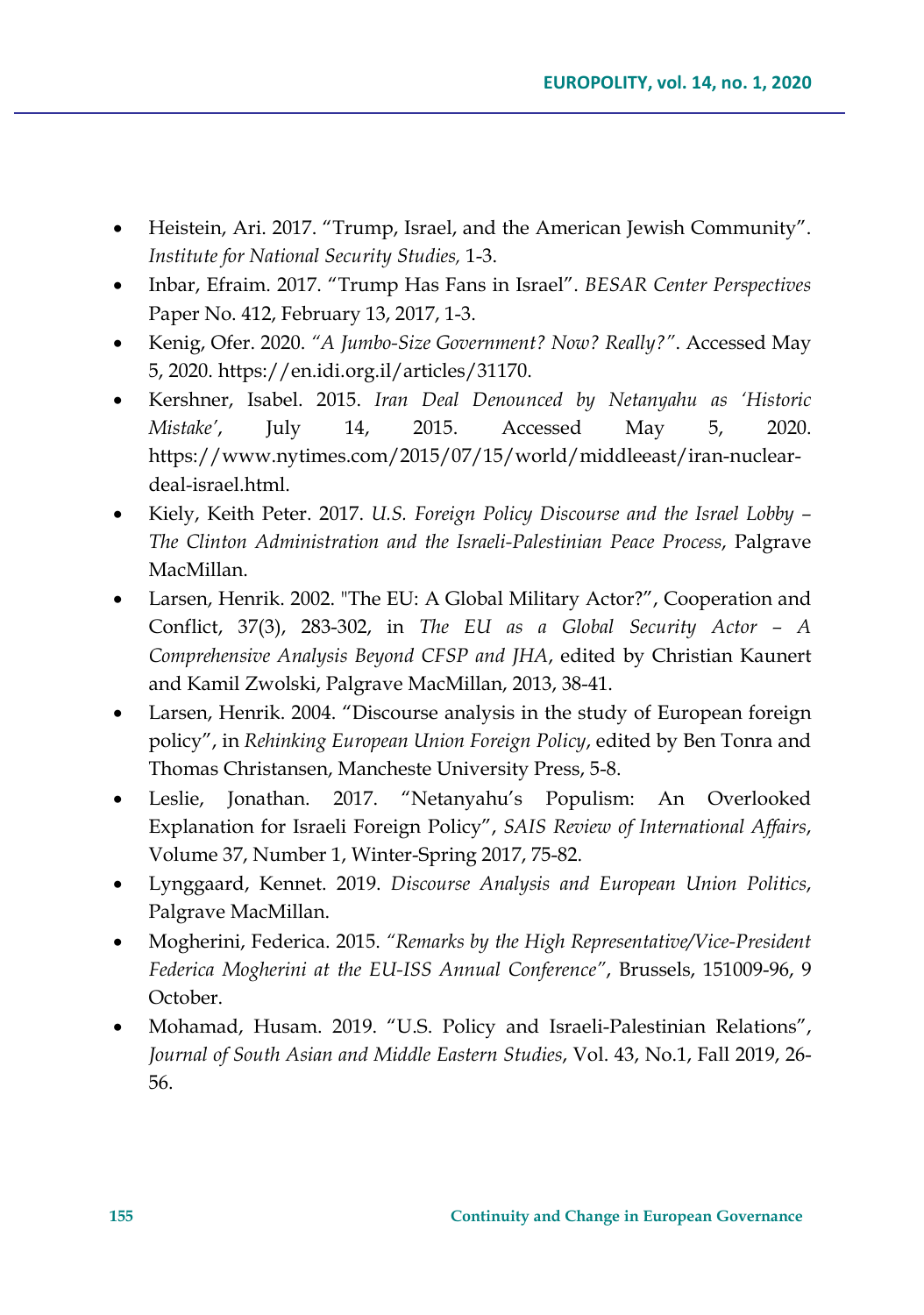- Pardo, Sharon; Peters, Joel. 2010. *Uneasy Neighbors – Israel and the European Union*, Lexington Books a Division of Rowman & Littlefield Publishers, Inc.
- Reuters. 2018. *"EU expresses concern over Israel's Jewish nation-state law"*, July 19, 2018. Accessed May 4, 2020. [https://www.reuters.com/article/us](https://www.reuters.com/article/us-israel-politics-law-eu/eu-expresses-concern-over-israels-jewish-nation-state-law-idUSKBN1K91K7)israel-politics-law-eu/eu-[expresses](https://www.reuters.com/article/us-israel-politics-law-eu/eu-expresses-concern-over-israels-jewish-nation-state-law-idUSKBN1K91K7)-concern-over-israels-jewish-nationstate-law-[idUSKBN1K91K7](https://www.reuters.com/article/us-israel-politics-law-eu/eu-expresses-concern-over-israels-jewish-nation-state-law-idUSKBN1K91K7).
- Saltzman, Ilai. 2014. *"Not so 'Special Relationship'? US-Israel Relations During Obama's First Term"*, Government Department Claremont McKenna College, 1-32.
- Scheindlin, Dahlia. 2017. *"Ten Years with Netanyahu – Maintaining Israel, the Conflict – and Himself",* International Policy Analysis, Friedrich Ebert Stiftung, 1-13.
- Smith, Steve. 2011. "Foreign Policy is What States Make of It: Social Construction and International Relations Theory", in *Foreign Policy in a Constructed World*, edited by Vendulka Kubalkova, Routledge Taylor & Francis Group, London and New York, 38-54.
- Tharoor, Ishaan. 2020. *"Trump's 'deal of the century is no deal at all"*, January 2019, 2020, Accessed May 7, 2020. https://www.washingtonpost.com/world/2020/01/28/trumps-dealcentury-is-no-deal-all/.
- The White House. 2020. *"Peace to Prosperity – A Vision to Improve the Lives of the Palestinian and Israel People"*.
- United Nations Human Rights Office of the High Commissioner (OHCHR). 2019. *"Seventy-fourth session Item 69 (b) of the provisional agenda\* Promotion and protection of human rights: human rights questions, including alternative approaches for improving the effective enjoyment of human rights and fundamental freedoms Elimination of all forms of religious intolerance Note by the Secretary-General".*
- Valori, Giancarlo Elia. 2020. *"The New Government Agreement in Israel"*, April 30, 2020. Accessed May 3, 2020. https://moderndiplomacy.eu/2020/04/30/the-new-governmentagreement-in-israel/.